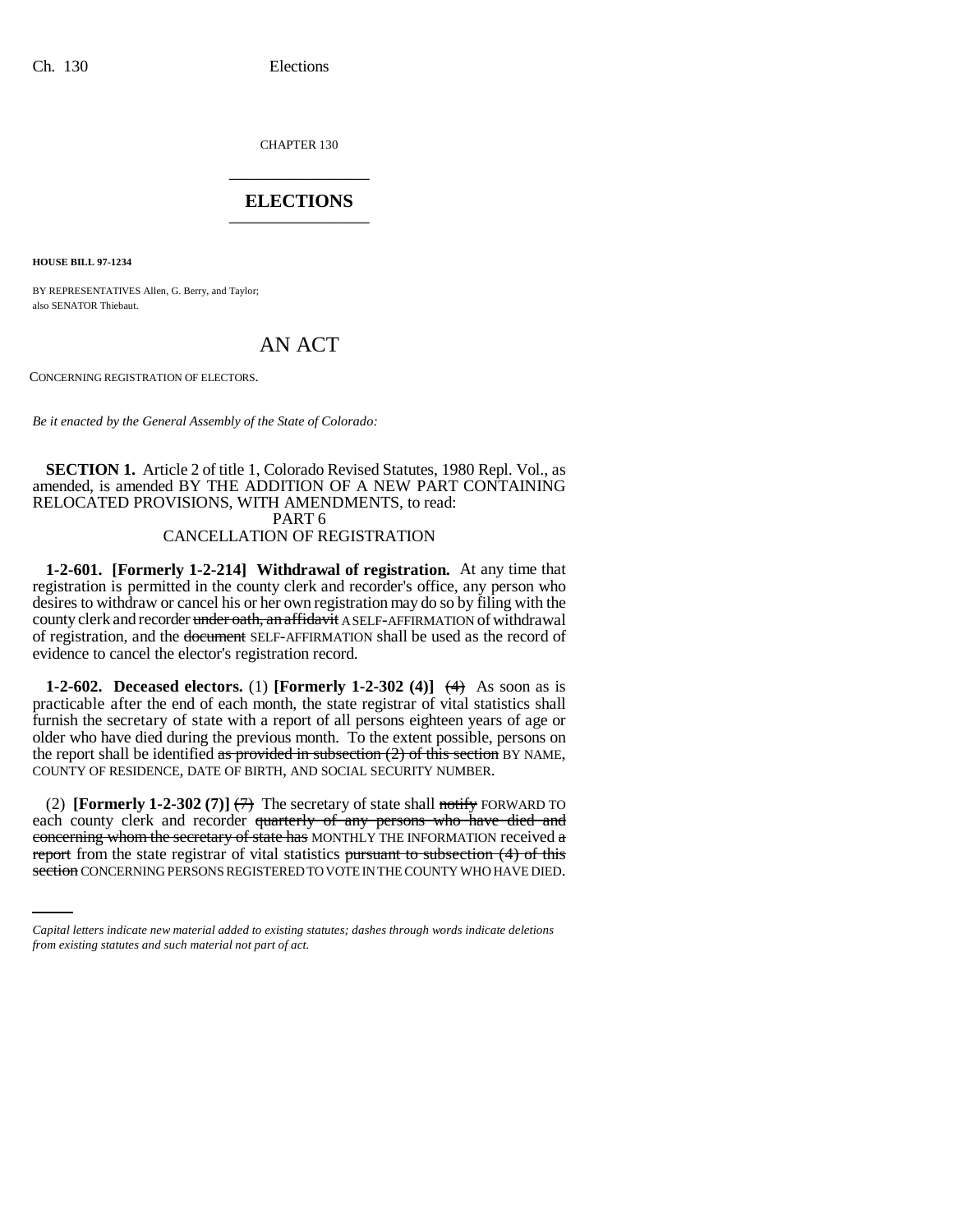Elections Ch. 130

(3) **[Formerly 1-2-226 (1)]**  $\leftrightarrow$  The county clerk and recorder shall purge CANCEL the registration book of the name of any elector who is deceased and of whose death the county clerk and recorder has received notice pursuant to section  $1-2-302$  (7) by drawing a red line through the name of the elector, writing or stamping on the registration record the word "deceased", and removing the registration record from the registration book SUBSECTION (2) OF THIS SECTION. All registration records removed shall be preserved for a period of two years.

(4) **[Formerly 1-2-226 (2)]**  $\left(\frac{2}{2}\right)$  The county clerk and recorder shall purge CANCEL the registration book of the name of any elector who is deceased when the county clerk and recorder receives written notice of the fact. The written notice shall be signed by a family member of the deceased. IF THE COUNTY CLERK AND RECORDER HAS SUFFICIENT PROOF THAT AN ELECTOR IS DECEASED, CANCELLATION MAY BE MADE WITHOUT SUCH WRITTEN NOTICE.

**1-2-603. [Formerly 1-2-303 (2) and (3)] Notification that elector has moved and registered in different county.**  $\left(\frac{2}{2}\right)(1)$  If the elector completes a "notice of registration" form as required by section  $1-2-204$  (2) (i) REGISTERS TO VOTE IN ANOTHER COUNTY, the county clerk and recorder shall immediately transmit the form INFORMATION to the county clerk and recorder of the elector's prior county of residence. using the statewide electronic registration system in the counties that do on-line registration with the secretary of state. Upon receipt of the form INFORMATION, the county clerk and recorder of the county of prior residence shall use the elector's "notice of registration" as evidence of the elector's move from the county and shall cancel the ELECTOR's registration record. from the registration book. In counties that do not have on-line registration with the secretary of state, the form shall be transmitted weekly to the secretary of state. The secretary of state shall notify the county clerk and recorders of any duplicate records throughout the state. The county clerk and recorder of the county of prior residence shall cancel the registration record only if the name and birth date or the name and social security number of the elector match.

 $(3)$  (2) If a county clerk and recorder receives a notice from another county clerk and recorder in the state of Colorado, from the secretary of state or from an election official in another state that the elector has registered to vote in another county, or transferred registration to another county, the county clerk and recorder of the county of prior residence shall cancel the registration record if the name and birth date or the name and social security number of the elector match.

**1-2-604. Cancellation of electors with a multiple registration.** (1) **[Formerly 1-2-302 (5) (b)]**  $(5)$  (b) If the name of any elector appears more than once on the secretary of state's master list of registered electors showing the SHOWS AN elector to be registered in more than one precinct in this state, the secretary of state and SHALL NOTIFY every applicable county clerk and recorder EACH MONTH OF SUCH MULTIPLE REGISTRATION. EACH COUNTY CLERK AND RECORDER WHO RECEIVES SUCH NOTIFICATION shall delete CANCEL from the COUNTY'S master lists of registered electors maintained in their offices the name of the elector wherever it appears, except where it corresponds to the elector's most recent date of registration.

(2) **[Formerly 1-2-304 (1)]**  $\leftrightarrow$  Not later than eight FIFTEEN days prior to each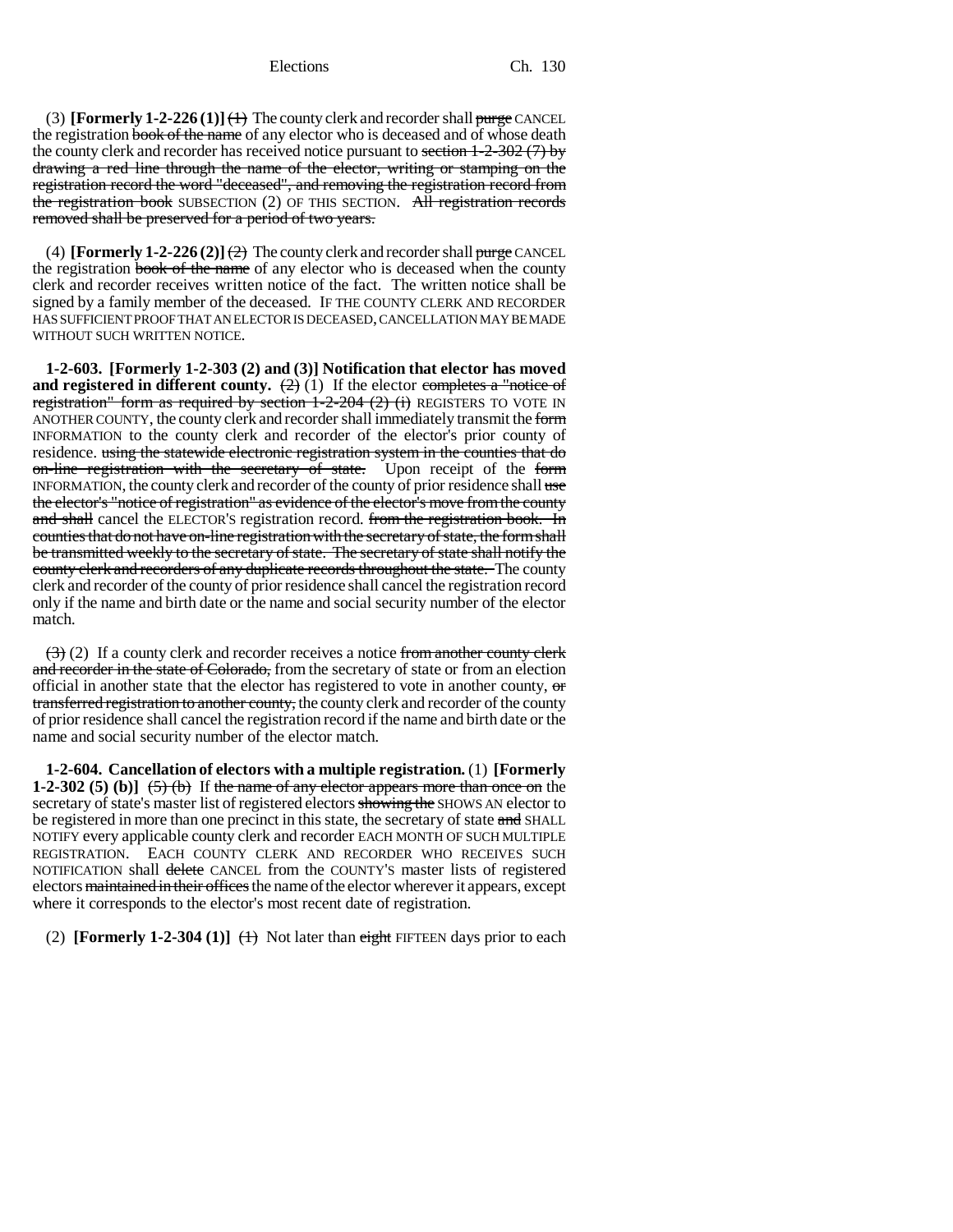primary, general, ODD-NUMBERED YEAR, or congressional vacancy election, the secretary of state shall furnish to each county clerk and recorder a list of registered electors who are registered to vote in more than one precinct in this state. The lists shall identify each elector as provided in section 1-2-301 (1).

(3) THE COUNTY CLERK AND RECORDER OF THE COUNTY OF PRIOR RESIDENCE SHALL CANCEL THE REGISTRATION RECORD PURSUANT TO SUBSECTION (1) OF THIS SECTION ONLY IF THE NAME AND BIRTH DATE OR THE NAME AND SOCIAL SECURITY NUMBER OF THE ELECTOR MATCH.

**1-2-605. [Formerly 1-2-224] Canceling registration.** (1) (a) At any time between twenty-nine days before the primary election and thirty days after the primary election, the ANY county clerk and recorder shall communicate COMMUNICATION by mail with all ACTIVE registered electors The communication shall be in the form of an elector information card, including but not limited to the registered elector's name and address, precinct number, and polling place, AND shall be mailed first class and shall contain on the address side of the card the statement "Do Not Forward. Address Correction Requested" or any other similar statement which is in accordance with United States postal service regulations BY FORWARDABLE MAIL.

(b) For all electors whose communication pursuant to paragraph (a) of this subsection (1) is returned by the United States postal service as undeliverable at the elector's voting address, the county clerk and recorder shall MAY mark the registration record of that elector with the word "Inactive".

(c) All electors whose communication pursuant to paragraph (a) of this subsection (1) is not returned to the county clerk and recorder as undeliverable shall be deemed "Active", and no mark shall be made on the electors' registration records.

 $(3)(2)$  A registered elector who is deemed "Active" pursuant to paragraph (c) of subsection  $(1)$  of this section, but who fails to vote in the ANY general election which follows the communication mailed by the county clerk and recorder pursuant to **paragraph (a) of subsection (1) of this section,** shall have the elector's registration record marked "Inactive (insert date)" by the county clerk and recorder following the general election.

(8) (3) Any registered elector whose registration record has been marked "Inactive" shall be eligible to vote in any municipal, school district, or special district election, but voting in these elections shall not cause the county clerk and recorder to delete the word "Inactive" from the elector's registration record, except as provided for in subsection (2) of this section ELECTION WHERE REGISTRATION IS REQUIRED AND THE ELECTOR MEETS ALL OTHER REQUIREMENTS.

(2) (4) Any "INACTIVE" elector whose registration record has been marked "Inactive" pursuant to paragraph (b) of subsection (1) of this section shall have the "Inactive" statement deleted from the registration record and shall be deemed "Active" if:

(a) The elector makes current UPDATES the registration information WITH THE COUNTY CLERK AND RECORDER; OR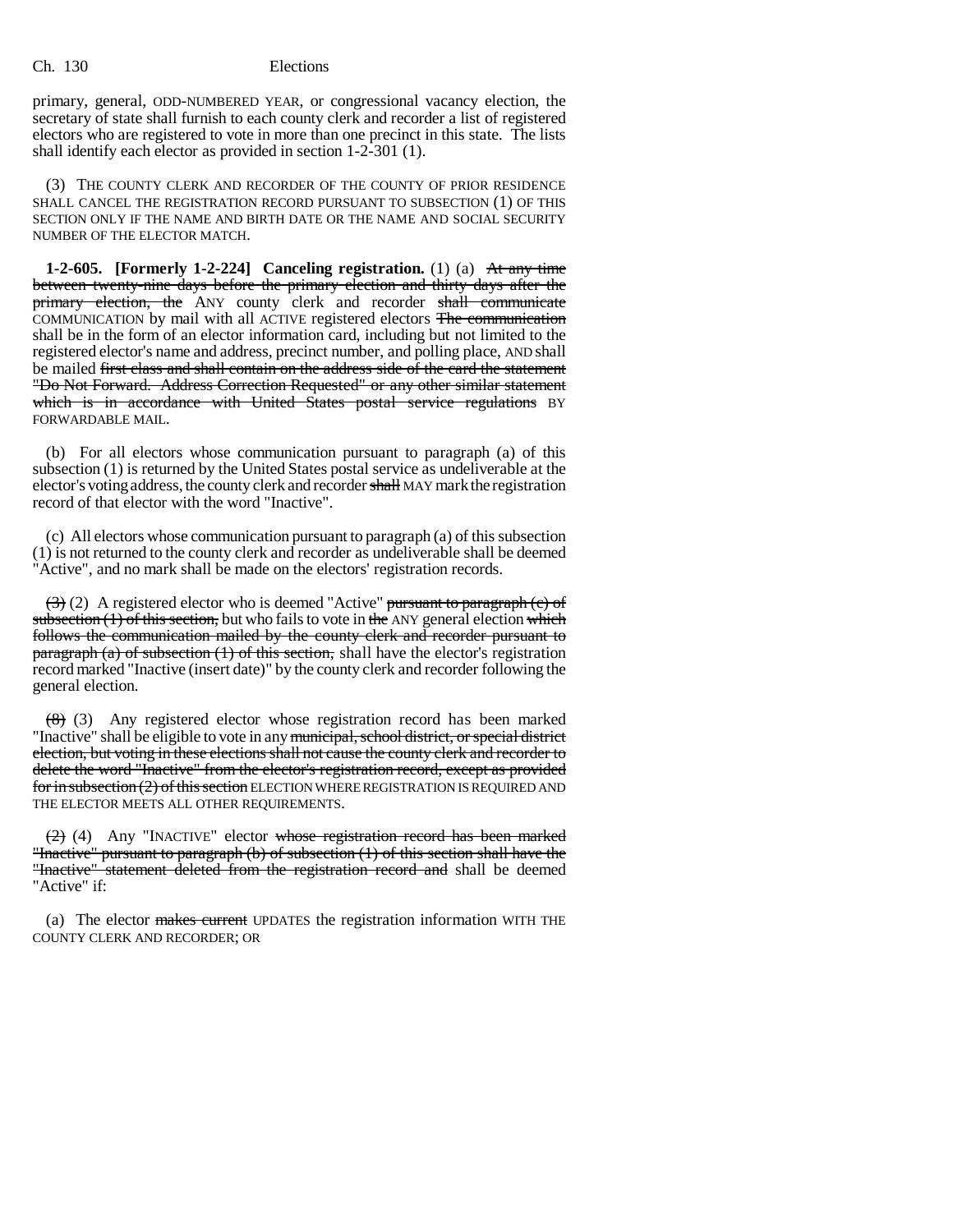(I) At any office of the county clerk and recorder at any time prior to or on the day of any primary, general, or congressional vacancy election; or

(II) At any office of the county clerk and recorder, any mobile registration station, any driver's license examination facility, or any voter registration agency; or

(b) The elector votes in any primary, general, or congressional vacancy election CONDUCTED BY A COUNTY CLERK AND RECORDER OR ANY ELECTION FOR WHICH THE INFORMATION HAS BEEN PROVIDED TO THE CLERK AND RECORDER; or

(c) The elector votes in any municipal, school district, or special district election in which a county clerk and recorder has access to the election records; or

 $\langle d \rangle$  (c) The elector applies for an absentee ballot for any primary, general, or congressional vacancy election WHICH THE COUNTY CLERK AND RECORDER CONDUCTS, REGARDLESS OF WHETHER OR NOT THE BALLOT IS RETURNED; OR

(d) THE ELECTOR COMPLETES, SIGNS, AND RETURNS A CONFIRMATION CARD.

 $(3.5)$  (5) If a mail ballot that was mailed to the voting address of an elector who has been deemed "Active" is returned to the county clerk and recorder by the United States postal service as undeliverable, the county clerk and recorder shall send the elector a notice pursuant to section 1-2-509 by forwardable mail and a postage prepaid, pre-addressed form by which the elector may verify or correct the address information. If the elector verifies that he or she resides in a county other than the county mailing the mail ballot, the county clerk and recorder shall mark the registration record of the elector "Canceled (insert date)", and the record shall be removed from the registration file of the county. If the elector fails to respond, the county clerk and recorder shall mark the registration record of that elector with the word "Inactive".

(4) Any registered elector who is deemed "Active" pursuant to paragraph (c) of subsection (1) of this section, and whose general election absentee ballot was received by the county clerk and recorder after 7 p.m. on general election day or within twenty days thereafter, but was postmarked on or before election day, shall have the registration record marked "LATE, Date \_\_\_\_\_\_\_\_\_\_", and the elector shall be deemed "Active".

(5) A registered elector whose registration record is marked "Inactive" pursuant to subsection (3) of this section shall have the "Inactive" statement deleted from the registration record and shall be deemed "Active" if:

(a) The elector votes in any of the next two primary, general, or congressional vacancy elections that follow the general election in which the elector failed to vote (referred to in this section as the "next" election); or

(b) The elector makes current the registration information:

(I) At any office of the county clerk and recorder at any time prior to or on the day of any primary, general, or congressional vacancy election; or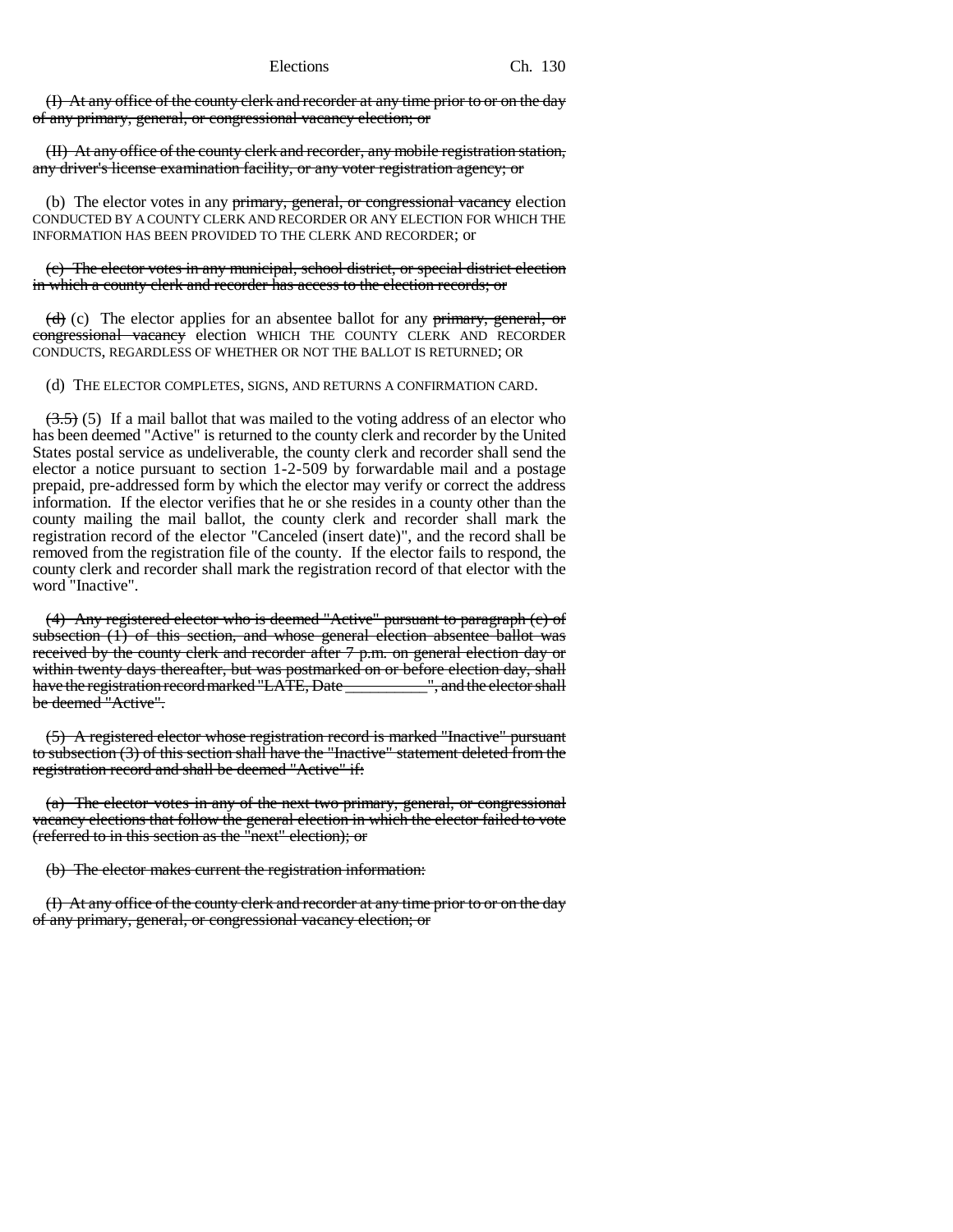(II) At any office of the county clerk and recorder, any mobile registration station, any driver's license examination facility, or any voter registration agency; or

(c) The elector submitted the elector's general election absentee ballot, which was received by the county clerk and recorder after 7 p.m. on general election day or within twenty days thereafter, but which was postmarked on or before election day. The elector's registration record shall be marked "LATE, Date \_\_\_\_\_\_\_\_\_\_\_".

(6) (a) At any time before January  $10$  WITHIN NINETY DAYS after any general election, any registered elector whose registration record is marked "Inactive" prior to a general election and who failed to become "Active" pursuant to either subsection (2) or (4) of this section, AND WHO HAS NOT PREVIOUSLY BEEN MAILED A CONFIRMATION CARD shall be mailed a continuance CONFIRMATION card by the county clerk and recorder. pursuant to paragraph  $(b)$  of this subsection  $(6)$ .

(b) A continuance CONFIRMATION card shall be mailed, first class, shall contain on the address side of the card "Please forward." or any other similar statement which is in accordance with United States postal service regulations, and shall have a place for an address change, and the return card shall be SENT BY FORWARDABLE MAIL, SHALL HAVE A RETURNABLE PORTION THAT HAS THE RETURN postage prepaid and IS preaddressed to the sending county clerk and recorder, AND SHALL INCLUDE A REGISTRATION FORM TO ALLOW THE ELECTOR TO REREGISTER IN THE COUNTY WHERE THE ELECTOR RESIDES. The continuance card shall state that, if the registered elector wishes to be retained in the registration book of the county and if the elector is still a resident of the county, the elector shall complete and sign the continuance card and shall return it to the county clerk and recorder.

(c) (I) If a continuance card is completed, signed, and hand-delivered to the county clerk and recorder or returned postmarked within sixty days after the card is mailed by the county clerk and recorder, the county clerk and recorder shall change the mark on the elector's registration record from "Inactive" to "Active". The elector's registration record shall remain in the registration file of the county and shall reflect any further changes requested by the elector.

(II) If a continuance card is not completed and hand-delivered to the county clerk and recorder or returned postmarked within sixty days after the card is mailed by the county clerk and recorder, after the second general election in which the elector has been designated "Inactive", the county clerk and recorder shall mark the registration record of the elector "Canceled (insert date)", and the record shall be removed from the registration file of the county.

(III) (7) If a continuance card is returned to the county clerk and recorder as undeliverable RECEIVES NO RESPONSE TO THE CONFIRMATION CARD and the elector has been designated "Inactive" for two general elections since the first continuance CONFIRMATION card was mailed, the county clerk and recorder shall mark CANCEL the registration record of the elector. "Canceled (insert date)", and the record shall be removed from the registration file of the county.

 $(7)$  (8) Within one hundred thirty-five NINETY days following any general election, the county clerk and recorder shall furnish to the county chairpersons of the two major political parties a list containing the names, addresses, precinct numbers, and party affiliations of the electors whose names were removed CANCELED from the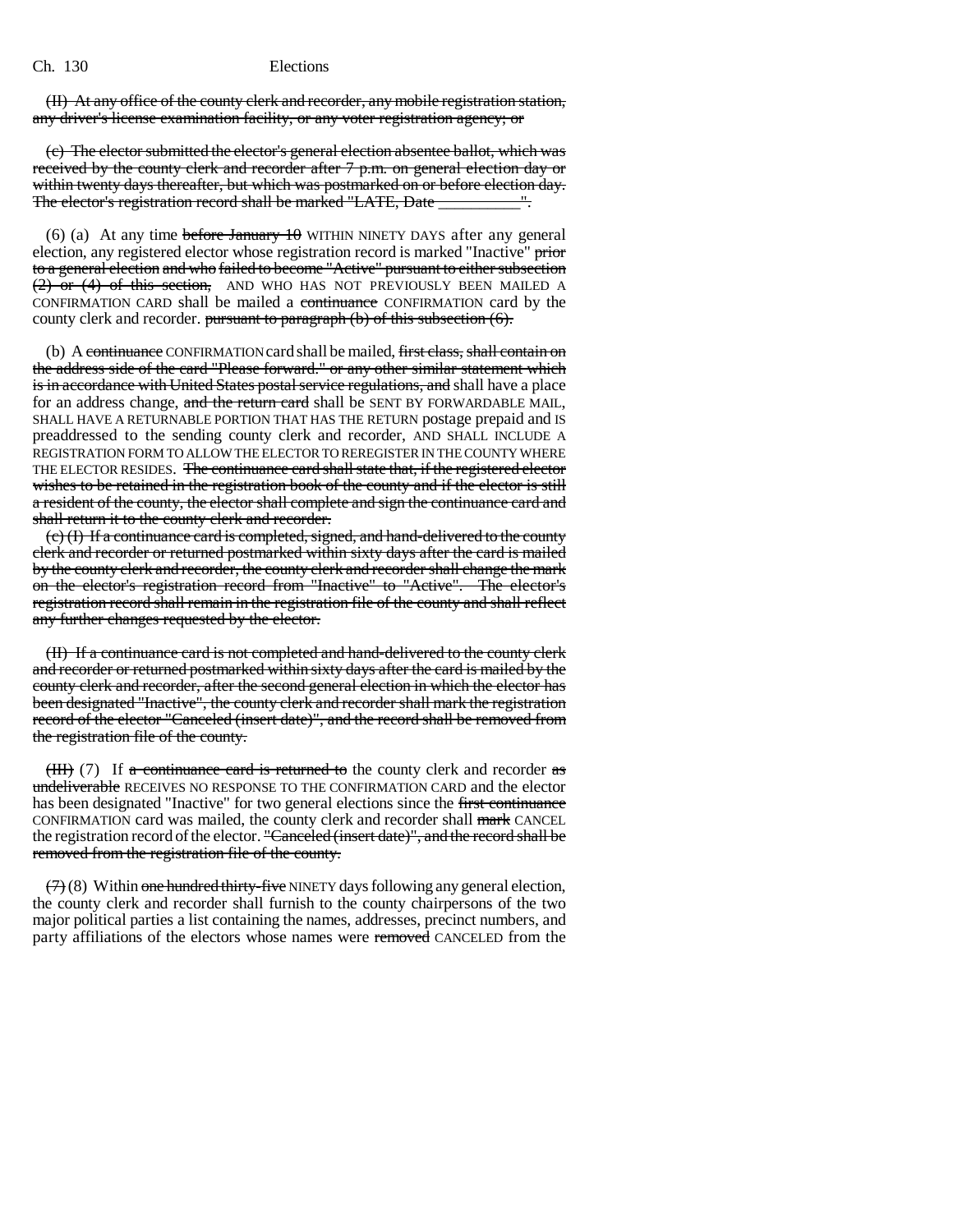registration book RECORD PURSUANT TO THIS SECTION.

(9) AS SOON AS IS PRACTICABLE AFTER A GENERAL ELECTION, THE COUNTY CLERK AND RECORDER SHALL TRANSMIT TO THE SECRETARY OF STATE, IN A MEDIA FORMAT ACCEPTABLE TO THE SECRETARY OF STATE, A LIST OF THE ELECTORS CANCELED FROM THE REGISTRATION RECORDS PURSUANT TO THIS SECTION.

 $(9)$  (10) If after twenty-eight days prior to an election, any registered elector finds that his or her registration record has been canceled during the prior six years pursuant to this section, the elector shall have the canceled notation deleted and shall be reinstated and given a "Certificate of Reinstatement" if the elector provides proof to the county clerk and recorder that he or she has not moved since the last two THREE general elections. The "Certificate of Reinstatement" may be issued any time during the twenty-eight days before or on election day, and the elector may then vote at his or her precinct polling place or, if authorized by the county clerk and recorder, at the office of the county clerk and recorder.

**1-2-606. Cancellation by reason of criminal conviction in federal court.** (1) IF AN ELECTOR WHOSE RESIDENCE IS IN THE STATE OF COLORADO IS CONVICTED OF A FELONY IN A DISTRICT COURT OF THE UNITED STATES, THE UNITED STATES ATTORNEY SHALL GIVE WRITTEN NOTICE OF THE CONVICTION TO THE SECRETARY OF STATE OF COLORADO. THE NOTICE SHALL INCLUDE THE NAME OF THE OFFENDER, THE OFFENDER'S AGE AND RESIDENCE ADDRESS, THE DATE OF ENTRY OF THE JUDGMENT, A DESCRIPTION OF THE OFFENSES OF WHICH THE OFFENDER WAS CONVICTED, AND THE SENTENCE IMPOSED BY THE COURT. THE UNITED STATES ATTORNEY SHALL ADDITIONALLY GIVE THE SECRETARY OF STATE WRITTEN NOTICE OF THE VACATION OF THE JUDGMENT IF THE CONVICTION IS OVERTURNED.

(2) THE SECRETARY OF STATE SHALL FORWARD THE INFORMATION RECEIVED PURSUANT TO THIS SECTION TO THE APPLICABLE COUNTY CLERK AND RECORDER OF THE COUNTY IN WHICH THE OFFENDER RESIDES.

(3) THE COUNTY CLERK AND RECORDER SHALL CANCEL THE REGISTRATION OF THE ELECTOR AS OF THE DATE OF RECEIPT OF THE INFORMATION FROM THE SECRETARY OF STATE, AND THE REGISTRATION SHALL REMAIN CANCELED UNTIL THE OFFENDER REREGISTERS TO VOTE.

**SECTION 2.** 1-2-201 (3), Colorado Revised Statutes, 1980 Repl. Vol., as amended, is amended to read:

**1-2-201. Registration required - deadline.** (3) Any other provisions of this title to the contrary notwithstanding, electors shall be permitted to register up to VOTE IF THE ELECTOR IS REGISTERED TO VOTE FOR AT LEAST twenty-nine days before any primary, presidential, general, municipal, congressional vacancy, special district, or other election, and, if the twenty-ninth day before an election is a Saturday, Sunday, or legal holiday, then electors shall be permitted to register on the next day that is not a Saturday, Sunday, or legal holiday.

**SECTION 3.** 1-2-202 (1), (2), (6), and (7), Colorado Revised Statutes, 1980 Repl. Vol., as amended, are amended to read: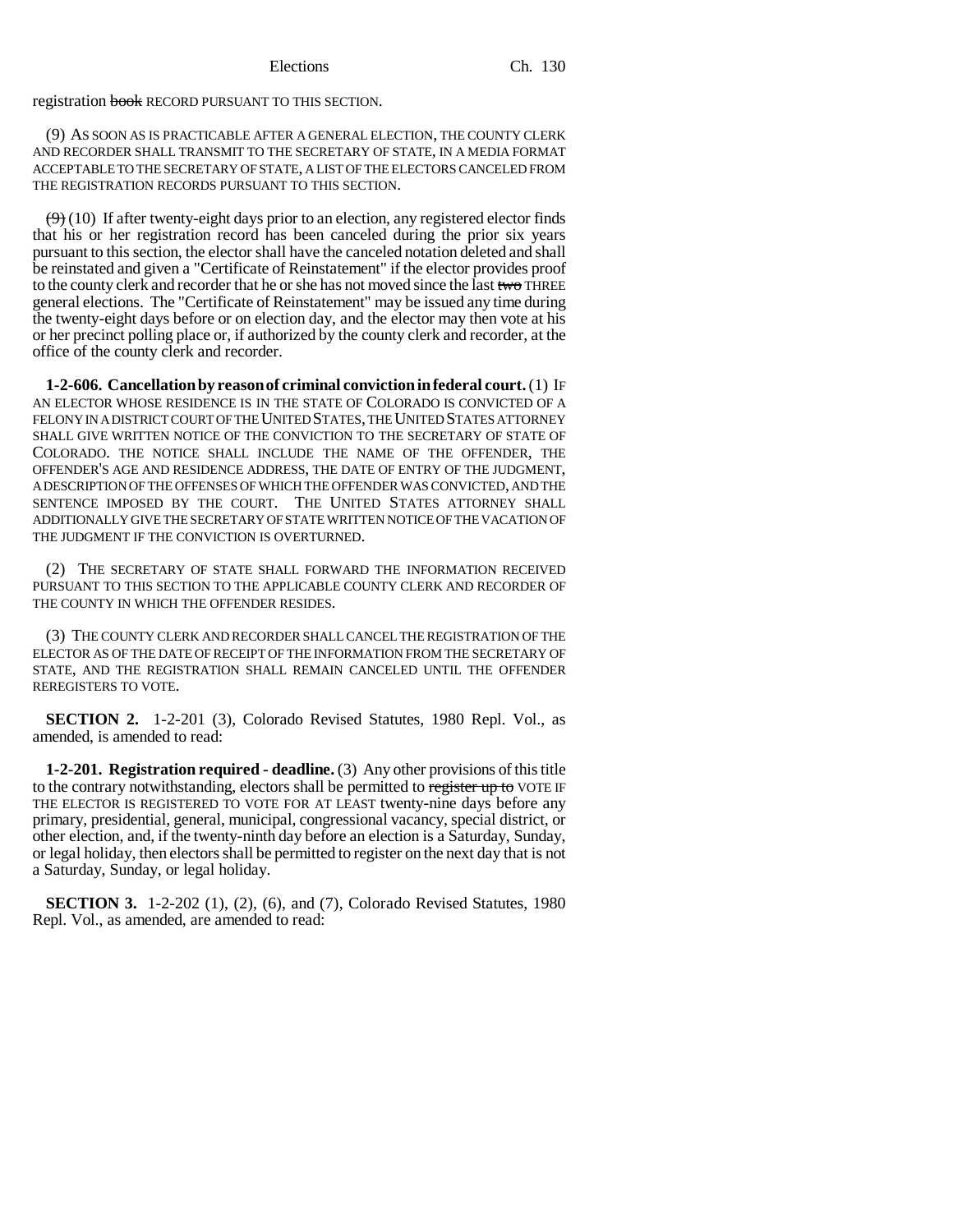### Ch. 130 Elections

**1-2-202. Registration by county clerk and recorder.** (1) The county clerk and recorder shall register any eligible elector residing in any precinct in the state of Colorado who appears in person at the primary office or at any office mobile or stationary, regularly maintained by the county clerk and recorder and staffed by regular employees at any time. following any general election, up to and including the twenty-ninth day before the primary election, or at any time after the primary election, up to and including the twenty-ninth day before the general election. IF THE ELECTOR RESIDES IN A COUNTY OTHER THAN WHERE HE OR SHE IS REGISTERING, the registrations REGISTRATION shall then be forwarded to the appropriate county clerk and recorder OF THE COUNTY IN WHICH THE ELECTOR RESIDES. The county clerk and recorder shall accept deferred registrations pursuant to subsection (6) of this section, except on the days of the primary, general, and congressional vacancy elections and elections held on the first Tuesday in November of odd-numbered years.

(2) Each municipal clerk shall serve as a deputy registrar. The municipal clerk shall register any eligible elector who appears in person at the municipal clerk's primary office at any time during which registration is permitted in the office of the county clerk and recorder. except the twenty-eight days preceding any municipal election. The municipal clerk shall deliver the new registration records to the office of the county clerk and recorder either in person or by certified mail on or before the fifteenth day of each month and in person on the day following the last day for registration preceding any election for which registration is required.

(6) At any time that the registration books of the county clerk and recorder are closed pursuant to the provisions of subsection  $(1)$  of this section, except for the days of the primary, general, and congressional vacancy elections, the county clerk and recorder shall register any eligible elector residing in any precinct in the county who appears in person at the primary office or at any office regularly maintained by the county clerk and recorder and staffed by regular employees, but the names of persons registering pursuant to the provisions of this subsection (6) shall not be placed in the registration book or added to the list of eligible electors until after the election for which the registration books were closed. Registrations made pursuant to this subsection (6) shall take effect on the day following the election for which the registration books were closed, and after that date each registration shall be effective as of the date the registration was actually made.

(7) The name of each elector who registered pursuant to subsection  $(6)$  of this section shall be included in books and lists prepared for all elections held at least twenty-nine days after the date of registration. REGISTRATION RECORDS FOR ANY ELECTION SHALL INCLUDE ALL THOSE ELECTORS WHO HAVE REGISTERED AT LEAST TWENTY-NINE DAYS BEFORE THE ELECTION.

**SECTION 4.** 1-2-204 (2) (i), Colorado Revised Statutes, 1980 Repl. Vol., as amended, is amended to read:

**1-2-204. Questions answered by elector.** (2) In addition, each eligible elector shall be asked, and the elector shall correctly answer, the following:

(i) Whether or not the elector has voted or was registered to vote in another county of this state or in another state; If the elector was previously registered, the elector shall, when registering, sign a "notice of registration" form pursuant to section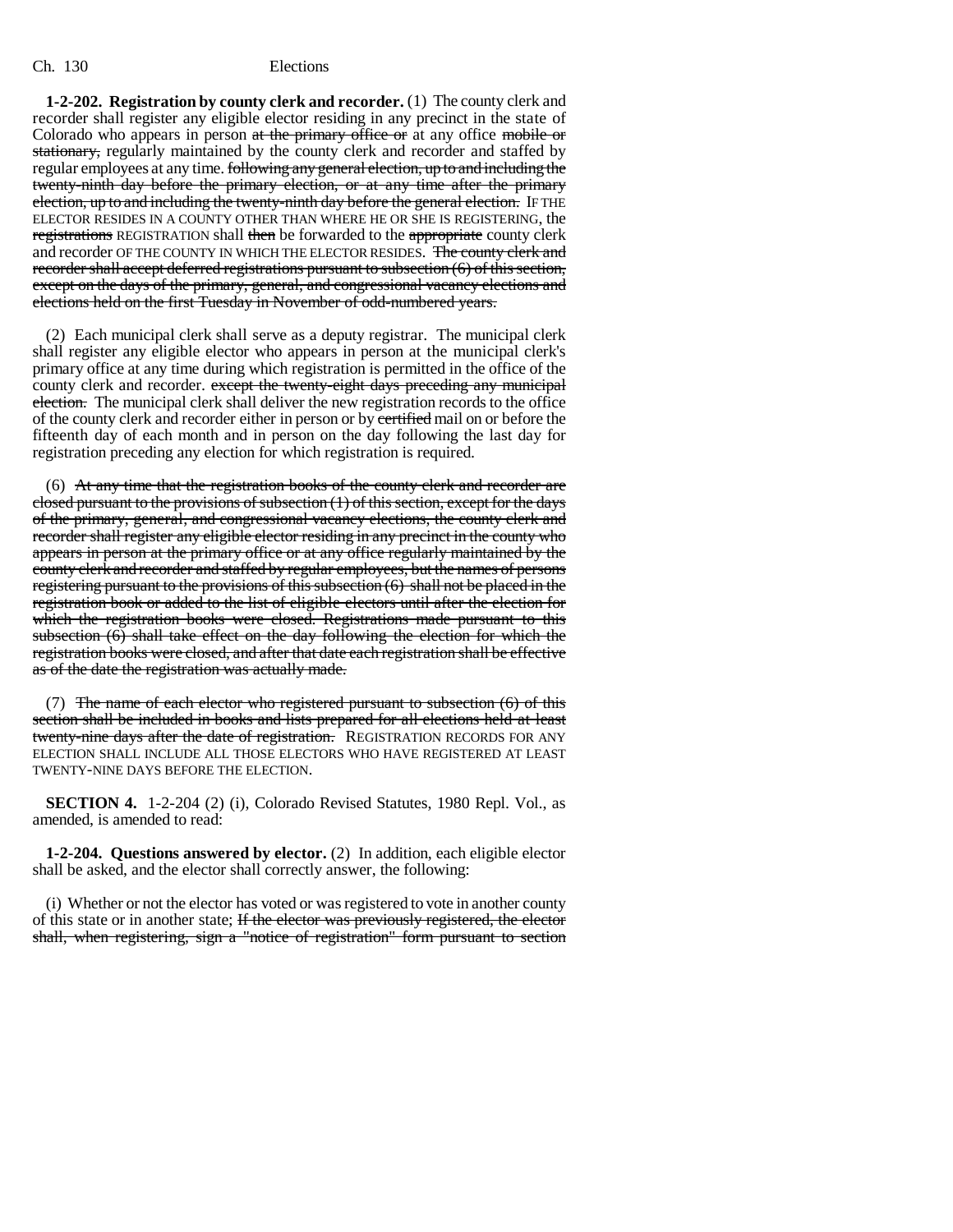## $+2-22$  $+$ ; and

**SECTION 5.** 1-2-212, Colorado Revised Statutes, 1980 Repl. Vol., as amended, is repealed as follows:

**1-2-212. Mobile registration sites - definition - establishment and conduct.** (1) As used in this section, "mobile registration site" means an elector registration site staffed and maintained by the county clerk and recorder at a temporary location.

 $(2)$  (a) Mobile registration sites shall be established, at the discretion of the county clerk and recorder, at locations where, and during periods when, heavy registration is anticipated. Door-to-door registration shall not be considered a mobile registration site.

(b) The sites may be open during times set by the county clerk and recorder; except that the sites shall not be open on the following days: General election day, primary election day, and congressional vacancy election day. The sites shall not remain open later than  $\frac{7}{9}$  p.m. of the twenty-ninth day before each primary and general election.

(c) At all mobile registration sites, eligible electors shall be registered in the same manner as if registration were made in the office of the county clerk and recorder.

**SECTION 6.** 1-2-213 (2) (d), Colorado Revised Statutes, 1980 Repl. Vol., as amended, is amended to read:

**1-2-213. Registration at driver's license examination facilities.** (2) (d) The authorized employee shall stamp the application for registration with a validation stamp and indicate on the driver's license that the bearer registered to vote, which license shall be the elector's receipt. Applications and changes shall be forwarded on a weekly basis, or ON A DAILY BASIS when open during the last week allowed for registration prior to any election, to the county clerk and recorder of the county in which the driver's license examination facility is located, and, if the applicant lives in a different county from the facility, the application shall then be forwarded to the county clerk and recorder of the county in which the applicant resides.

**SECTION 7.** 1-2-216 (4) (a) and (5), Colorado Revised Statutes, 1980 Repl. Vol., as amended, are amended to read:

**1-2-216. Change of residence.** (4) (a) For the twenty-eight days before and on the day of any primary, general, ODD-NUMBERED YEAR, or congressional vacancy election, any eligible elector, by appearing in person at the office of the county clerk and recorder OF THE COUNTY IN WHICH THE ELECTOR IS REGISTERED, may complete a change of address form within the county in which the elector is registered stating, under penalty of perjury, that the elector has moved prior to the thirtieth day before the election and that, on the day of the election, the elector will have lived at the new address in the new precinct for at least thirty days. Upon the receipt of the request, the county clerk and recorder shall verify the registration of the elector and, upon verification, if the elector does not choose to vote at the time the request is verified, shall issue or authorize a certificate of registration showing the information required in section 1-2-215 plus the change of address.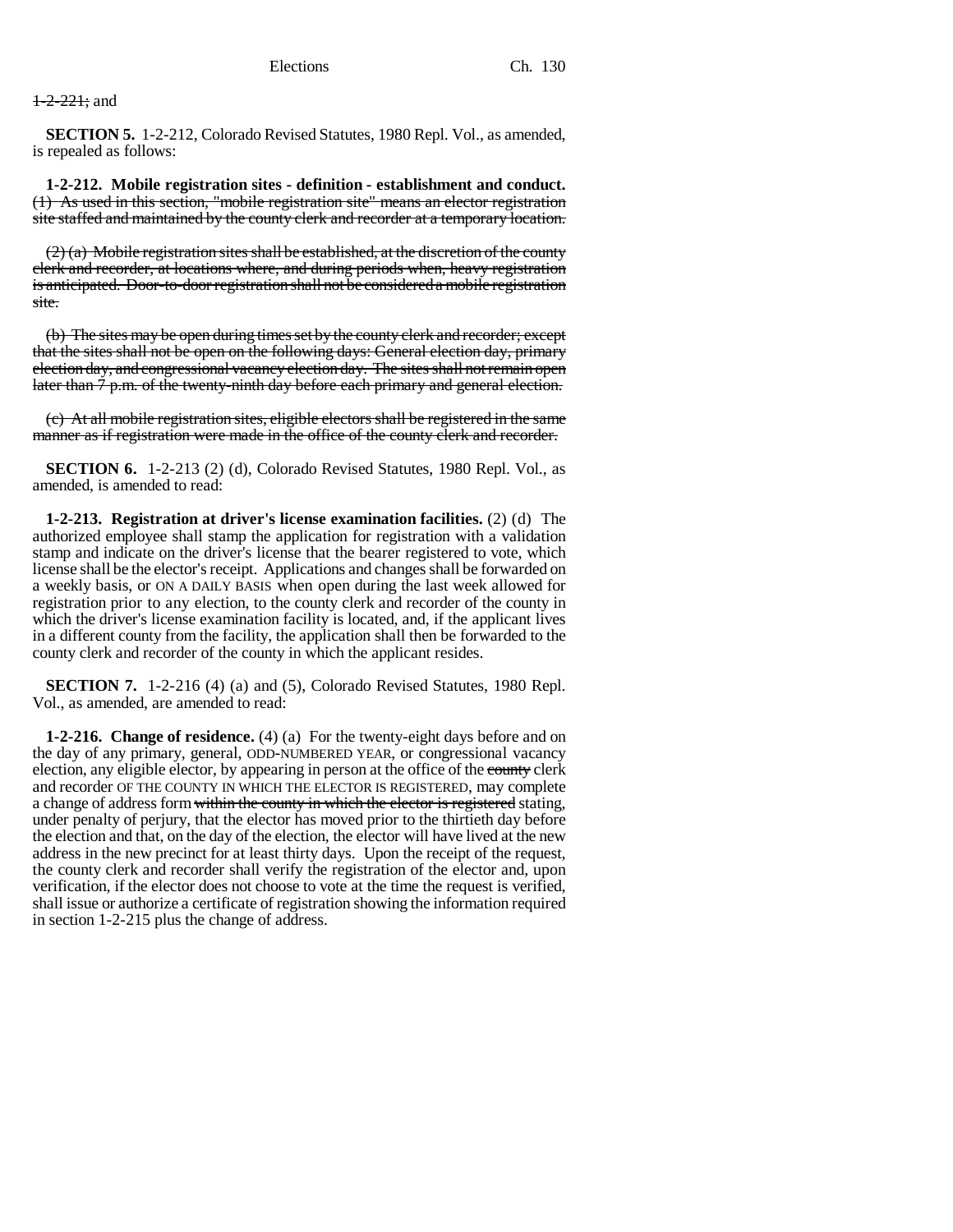Ch. 130 Elections

(5) Changes from one residence in a precinct to another residence in  $A$  CHANGE OF RESIDENCE WITHIN the same precinct may be made on the day of any primary, general, ODD-NUMBERED YEAR, congressional vacancy, or coordinated election AT THE POLLS by the election judges ELECTOR. Any election judge making the change shall sign opposite the change of residence.

**SECTION 8.** 1-2-223 (1), Colorado Revised Statutes, 1980 Repl. Vol., as amended, is amended to read:

**1-2-223. Names transferred when precinct boundaries changed.** (1) In case any new election precinct is formed within a county or in case of the division of any existing precinct, the registration records of all electors residing in the detached part of any precinct shall be forthwith removed by the county clerk and recorder from the registration book of the precinct and shall be inserted in the registration book of the new precinct or the precinct to which such part has been attached PRECINCT NUMBER ON THE VOTER'S MASTER FILE RECORD SHALL BE CHANGED TO REFLECT THE NEW PRECINCT NUMBER.

**SECTION 9.** 1-2-225 (2), Colorado Revised Statutes, 1980 Repl. Vol., as amended, is amended to read:

**1-2-225. Change of polling place - accessibility for persons with disabilities.** (2) The elector information card required to be sent to all registered electors pursuant to section 1-2-224 SECTION 1-5-206 shall include a notice to the elector indicating whether the polling place for the elector is accessible to persons with disabilities. The information card shall also include an affidavit which may be signed and returned to the county clerk and recorder indicating that the elector to whom the information card was sent has a disability and requesting a change of polling place assignment to a location that is accessible to persons with disabilities.

**SECTION 10.** 1-2-301 (1) and (2) (b), Colorado Revised Statutes, 1980 Repl. Vol., as amended, are amended to read:

**1-2-301. Secretary of state to maintain master list of electors - county computer records - consolidated data processing system.** (1) The secretary of state shall maintain in the office a complete list of all the registered electors in this state. The list shall be maintained by county and by precinct, and each elector on the list shall be identified by name, place of residence, precinct number, date of birth,  $\sigma$ naturalization social security number or other identification number, and the date or dates on which the elector has registered.

(2) (b) Within five days after the close of the registration books prior to LAST DAY TO REGISTER FOR a primary, general, ODD-NUMBERED YEAR or congressional vacancy election, the county clerk and recorder of each county shall transmit to the secretary of state, in a media format acceptable to the secretary of state, a list of the registered electors in the county. The list shall contain, but shall not be limited to, each elector's name, place of residence, mailing address if different from residence address, precinct number, date of birth, or naturalization social security number or other identification number, and the date on which the elector was last registered.

**SECTION 11.** 1-2-303 (1), Colorado Revised Statutes, 1981 Repl. Vol., as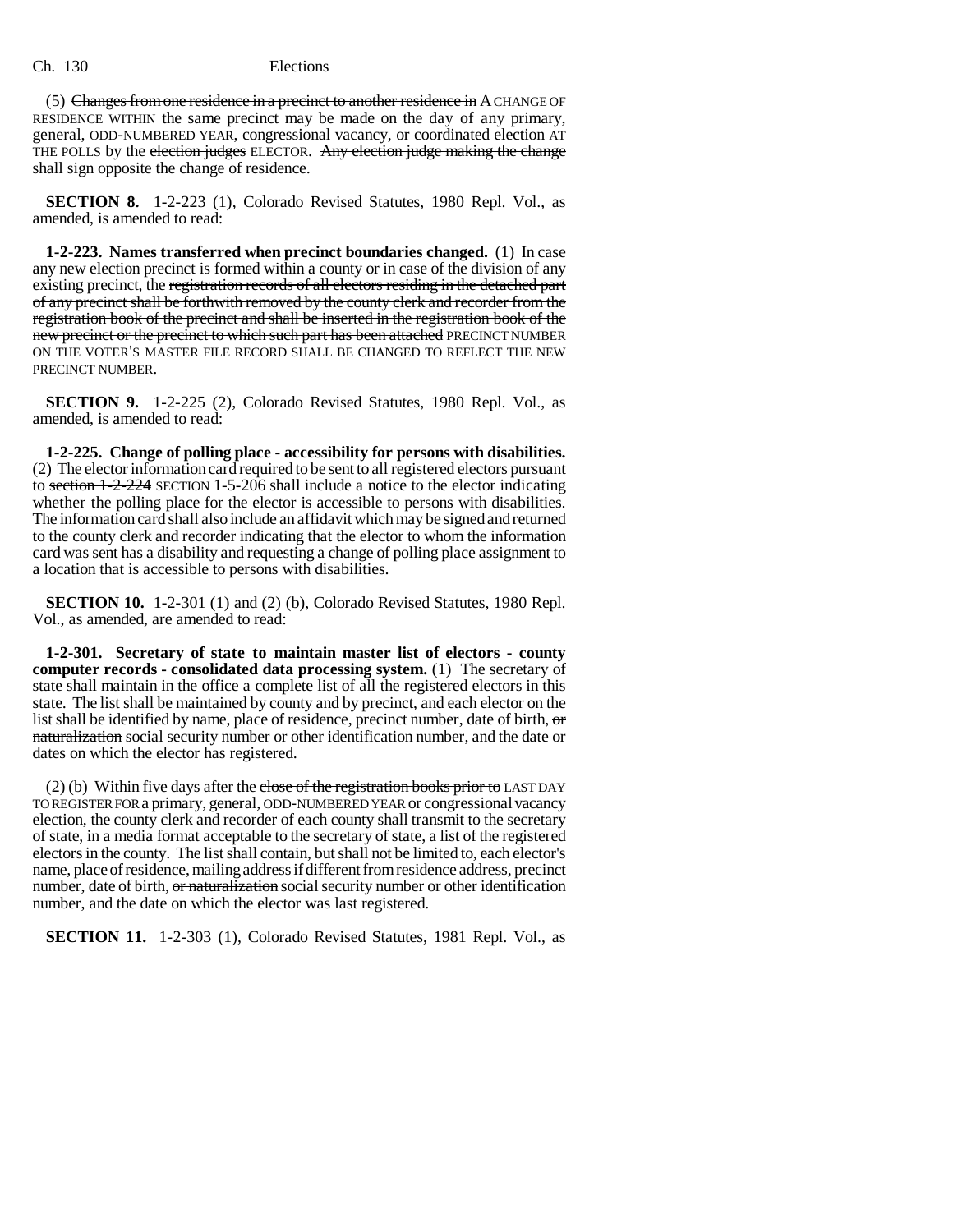amended, is amended to read:

**1-2-303. Multiple registration - most recent date of registration determines precinct in which allowed to vote.** (1) If a registered elector is registered to vote in more than one precinct in this state, the elector shall be allowed to vote only in the precinct which pertains to the most recent date of registration, as determined by the secretary of state's master list of registered electors.

**SECTION 12.** 1-2-304 (2), Colorado Revised Statutes, 1980 Repl. Vol., as amended, is repealed as follows:

**1-2-304. Multiple registration - procedure.** (2) The county clerk and recorder of each county in which an elector resides who is registered in more than one precinct shall note the fact of the multiple registration in the correct registration book. The notation shall contain the information set forth in section 1-2-301 (1). If a multiple registered elector attempts to vote in a precinct other than the precinct which corresponds to the most recent date of registration, the elector shall not be permitted to vote in that precinct, and the elector shall be informed of the correct precinct. The elector shall be permitted to vote in the correct precinct if the elector is otherwise eligible to vote.

**SECTION 13.** 1-2-508 (1) (c), Colorado Revised Statutes, 1980 Repl. Vol., as amended, is amended to read:

**1-2-508. Effective date of voter registration.** (1) The county clerk and recorder shall ensure that any eligible applicant is registered to vote in an election if:

(c) In the case of registration by mail and the application has no postmark, the application of the applicant is received BY A COUNTY CLERK AND RECORDER within five days of the close of registration. THE DATE OF REGISTRATION SHALL BE THE DATE OF THE LAST DAY ALLOWED FOR REGISTRATION;

**SECTION 14.** 1-2-510 (2), Colorado Revised Statutes, 1981 Repl. Vol., as amended, is amended to read:

**1-2-510. Public disclosure of voter registration activities.** (2) The records maintained pursuant to subsection (1) of this section shall include lists of the names and addresses of all persons to whom continuation CONFIRMATION notices are sent and information concerning whether or not each person has responded to the notice as of the date that inspection of the records is made.

**SECTION 15.** 1-2-209 (3), Colorado Revised Statutes, 1980 Repl. Vol., as amended, is amended to read:

**1-2-209. Registration of citizens who reside outside the United States federal law.** (3) An elector registered pursuant to this section shall apply for and cast a vote by absent voting procedures as authorized by this code. The absentee ballot issued shall carry the candidates for the following federal offices: President and vice president of the United States, member of the United States senate, and member of the United States house of representatives. Any elector registered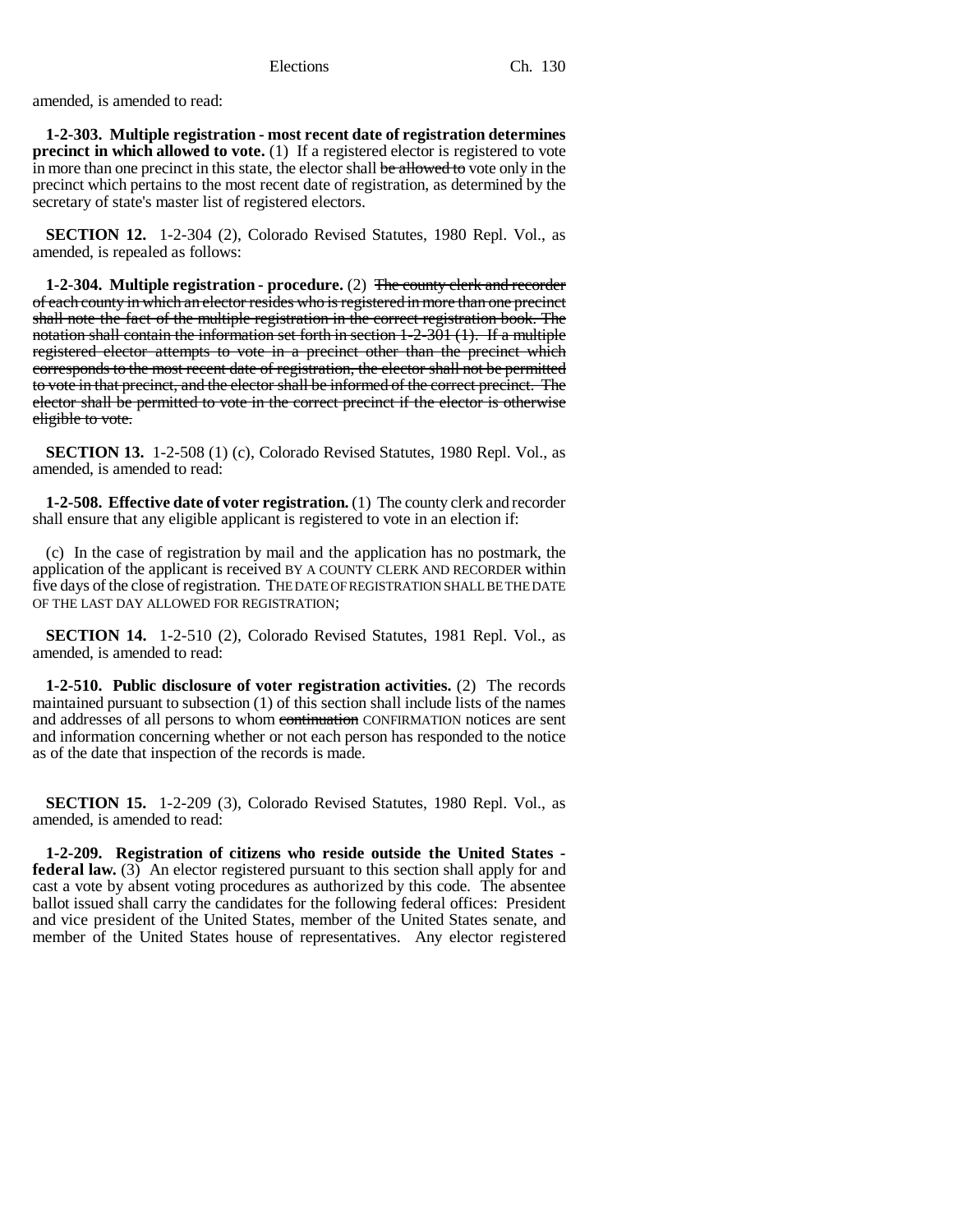pursuant to the provisions of this section shall be canceled under the provisions of section 1-2-224 1-2-605. Upon returning to the United States, any elector registered pursuant to this section shall notify the county clerk and recorder either to cancel the elector's registration because the elector has established residence outside the county where registered or to complete the registration because the elector has established residence in the county.

**SECTION 16.** 1-2-225 (2), Colorado Revised Statutes, 1980 Repl. Vol., as amended, is amended to read:

**1-2-225. Change of polling place - accessibility for persons with disabilities.** (2) The elector information card required to be sent to all registered electors pursuant to section 1-2-224 1-2-605 shall include a notice to the elector indicating whether the polling place for the elector is accessible to persons with disabilities. The information card shall also include an affidavit which may be signed and returned to the county clerk and recorder indicating that the elector to whom the information card was sent has a disability and requesting a change of polling place assignment to a location that is accessible to persons with disabilities.

**SECTION 17.** 1-2-226 (1), Colorado Revised Statutes, 1980 Repl. Vol., as amended, is repealed as follows:

**1-2-226. Deceased electors - purging of registration book.** (1) The county clerk and recorder shall purge the registration book of the name of any elector who is deceased and of whose death the county clerk and recorder has received notice pursuant to section 1-2-302 (7) by drawing a red line through the name of the elector, writing or stamping on the registration record the word "deceased", and removing the registration record from the registration book. All registration records removed shall be preserved for a period of two years.

**SECTION 18.** 1-2-302 (1), (2), (3), and (5), Colorado Revised Statutes, 1980 Repl. Vol., as amended, are amended to read:

**1-2-302. Maintenance of master list.** (1) The secretary of state shall maintain the master list of registered electors OF THE ENTIRE STATE on as current a basis as is possible. In order to assist the secretary of state, the county clerk and recorder in each county, within five days after the end of each month, shall transmit to the secretary of state in a media format acceptable to the secretary of state ALL ADDITIONS, CHANGES, AND DELETIONS TO THE MASTER REGISTRATION RECORDS MADE IN EACH COUNTY FOR THE PREVIOUS MONTH.

(a) A list of all persons who have registered to vote in the county during the previous month;

(b) A list of registered electors who have moved from one precinct to another within the county or from one place of residence to another in the same precinct or other changes of information necessary to maintain each elector's registration on a current basis pursuant to section 1-2-301 (2); and

(c) A list of registered electors who are to be deleted from the master list of registered electors.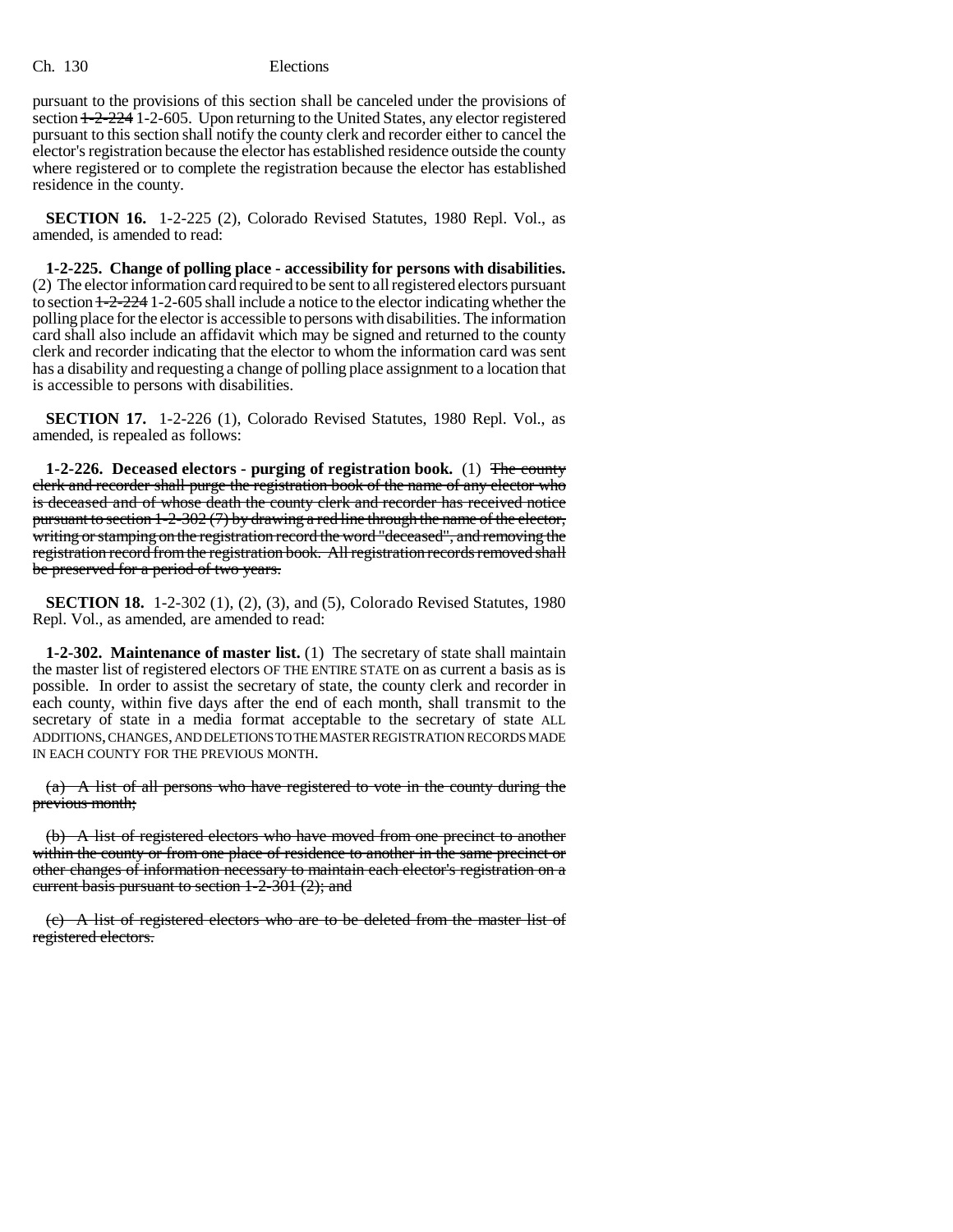Elections Ch. 130

(2) The electors on the lists required to be furnished under subsection  $(1)$  of this section MASTER REGISTRATION RECORDS shall be identified by name, place of residence, precinct number, date of birth, or naturalization, social security number or other identification number, and the date on which the elector was last registered OF REGISTRATION.

(3) As soon as is practicable after a general election, the county clerk and recorders shall transmit to the secretary of state, in a media format acceptable to the secretary of state, a list of the electors canceled from the registration books RECORDS PURSUANT TO PART 6 OF THIS ARTICLE. The electors shall be identified as provided in subsection (2) of this section.

 $(5)$  (a) The secretary of state and the applicable county clerk and recorder shall delete from the master lists of registered electors maintained in their offices the name of any elector:

(I) Who is deceased; or

(II) Who is no longer qualified to vote in the precinct where currently registered; or

(III) Whose name has been purged from the registration book, as provided in section 1-2-224; or

(IV) Who is otherwise no longer qualified to vote as provided by law.

**SECTION 19.** 1-5-206 (1), Colorado Revised Statutes, 1980 Repl. Vol., as amended, is amended to read:

**1-5-206. Postcard notice and notice by publication.** (1) At any time between twenty-nine days before the primary election and thirty days after the primary election, except for the presidential primary, mail ballot, court-ordered elections, and elections which require the mailing of a ballot issue notice. No LATER THAN TWENTY-FIVE DAYS BEFORE THE GENERAL ELECTION, the county clerk and recorder shall mail BY FORWARDABLE MAIL a voter information card concerning the general election to all ACTIVE eligible electors of the county. The card shall contain the eligible elector's name and address, precinct number, polling location for the general election, and any other applicable information. It shall be mailed first-class and shall state on the address surface "Do not forward. Address correction requested." or similar wording in accordance with United States postal service regulations.

**SECTION 20.** 1-8-208 (2) (a), Colorado Revised Statutes, 1980 Repl. Vol., as amended, is amended to read:

**1-8-208. Manner of early voting - repeal of subsection.** (2) (a) An eligible elector who appears in person at the early voters' polling place to cast an early voters' ballot shall be requested to write on the signature card the elector's driver's license number or the number printed on the elector information card or voter information card or letter mailed to the elector pursuant to section  $1-2-22-4$  1-2-605 or 1-5-206, if a number is printed on such card or letter, or to present such elector information card or voter information card or letter when the signature card is given to the election judge. Signature cards shall include a labeled space for the driver's license